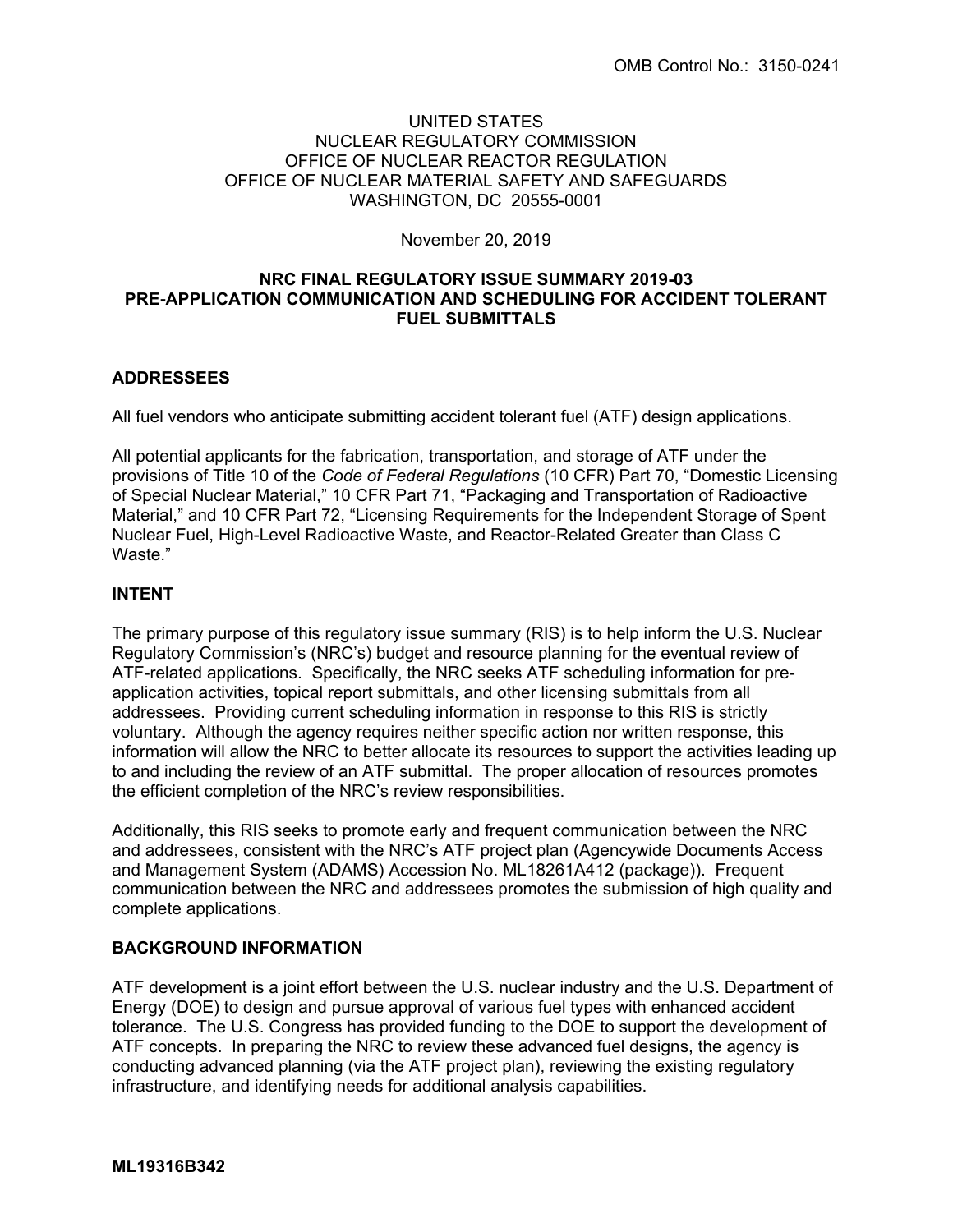ATF presents new and unique technical issues that may not be readily addressed with the guidance, review plans, and regulatory criteria for currently utilized fuel (i.e., uranium dioxide pellets clad in zirconium alloys). Given the expected volume of applications for regulatory review, the ATF effort depends on early and frequent communication on experimental testing programs, data collection, and industry schedules to ensure the NRC is appropriately positioned to perform efficient and effective reviews of ATF designs. The NRC will use the information obtained as a result of this RIS for scheduling and resource allocation.

### **SUMMARY OF ISSUE**

The NRC encourages potential applicants to provide the agency with ATF scheduling information for pre-application activities, topical report submittals, and other licensing submittals. This information will allow the NRC to better allocate its resources, both financial and technical expertise, to perform timely and effective reviews of ATF applications.

### **VOLUNTARY RESPONSE**

The NRC staff has developed several questions on the scheduling of ATF activities. The NRC will use addressees' responses to help determine resource allocation and prioritization for ATF applications that will be submitted in upcoming fiscal years.

The NRC may share the application schedules with other Federal agencies to support its planning for the ATF effort. If a prospective applicant deems this information proprietary, a request to withhold information from public disclosure in accordance with 10 CFR 2.390, "Public inspections, exemptions, requests for withholding," must accompany the information. RIS 2004-11, "Supporting Information Associated with Requests for Withholding Proprietary Information," dated June 29, 2004 (ADAMS Accession No. ML041180231), provides additional information about requests for withholding proprietary information from public disclosure. The NRC asks potential applicants to request withholding only for information that is currently treated as proprietary and to provide, where necessary, the proprietary information in designated attachments to their response to this RIS.

If an addressee chooses to provide a voluntary response, the NRC would like to obtain the information within 60 days of the date of this RIS. Respondents should answer the questions below to the best of their ability, providing as much detail as possible.

The NRC staff recognizes that the addressees' ability to respond to these questions depends, in part, on the stage of submittal preparation. In some cases, addressees may not be able to respond to all questions at this time. With this in mind, the staff also encourages voluntary updates to initial responses to this RIS as significant scheduling changes occur.

The NRC seeks voluntary responses to the following questions:

#### *Fuel Vendors*

- (1) What ATF concepts are you pursuing?
- (2) What lead test/lead use assembly campaigns do you plan to conduct or anticipate conducting?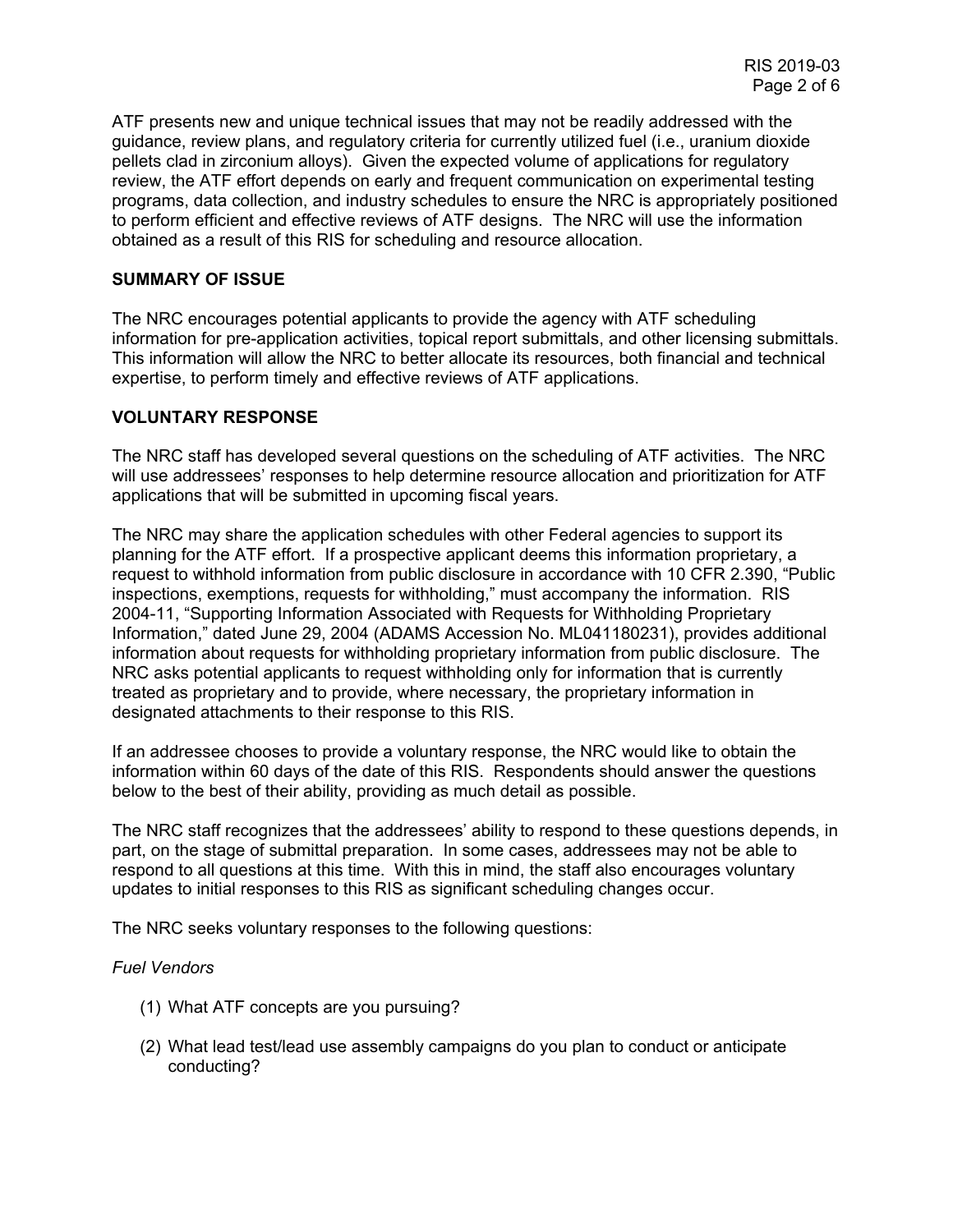- (3) What types of tests (e.g., material characterization, transient, ramp, loss-of-coolant accident, post-irradiation examination, criticality, fission product releases for applicable regulatory source terms) do you plan on conducting for the qualification of your ATF concepts, and what is your current schedule for such testing? When and how do you intend to engage with the NRC on these testing plans? Alternatively, do you intend to submit a draft ATF qualification plan for NRC review? If so, what is your estimated timeframe for completion of the draft qualification plan?
- (4) What topical reports or supplements do you plan on submitting to the NRC for review and approval to support ATF? What is your estimated timeframe for submitting those topical reports or supplements?
- (5) Do you plan to pursue ATFs with higher burnups than your currently approved values or enrichments greater than five (5) weight percent uranium-235 (U-235)? If so, what is the estimated timeframe for these submittals?
- (6) Do you anticipate that your concepts will require rulemaking or an exemption to any regulations under 10 CFR Part 50, "Domestic Licensing of Production and Utilization Facilities," or 10 CFR Part 52, "Licenses, Certifications, and Approvals for Nuclear Power Plants"?
- (7) Do you anticipate that your concepts will require modification of existing NRC guidance or creation of new guidance?
- (8) Do you plan to submit a license application or license amendment for the production of ATF on either a lead test/lead use assembly scale or a production scale? If so, what is the estimated timeframe for such submittals? Are there hazards that are not addressed in currently licensed fuel fabrication facilities such as enrichments greater than five (5) weight percent U-235 or new chemical or process hazards?

#### *Fuel Vendors and Transportation/Storage System Certificate Holders*

- (1) Do you plan to submit an application for an amendment of a certificate of compliance (CoC) or a letter authorization for a transportation package for shipment of fresh (unirradiated) ATF on either a lead test/lead use assembly scale or a larger scale to support fresh fuel reloads? If so, what is the estimated timeframe for such submittals? Will your application discuss new materials (e.g., cladding or fuel material) whose material properties are important for safety performance?
- (2) Do you plan to submit an application for an amendment of a CoC of a transportation package for shipment of fresh fuel in pellet and/or powder forms? If so, what is the estimated timeframe for such submittals?
- (3) Do you plan to fabricate ATF with enrichments greater than five (5) weight percent U-235 that will necessitate an amendment of a CoC of a transportation package (e.g., for the shipment of uranium hexafluoride (UF $_6$ ) or other forms of uranium at an enrichment greater than five (5) weight percent U-235)? If so, what is the estimated timeframe for such submittals?
- (4) Do you plan to submit an application for an amendment of a CoC of a transportation package for shipment of spent ATF? Do you plan to submit an application for an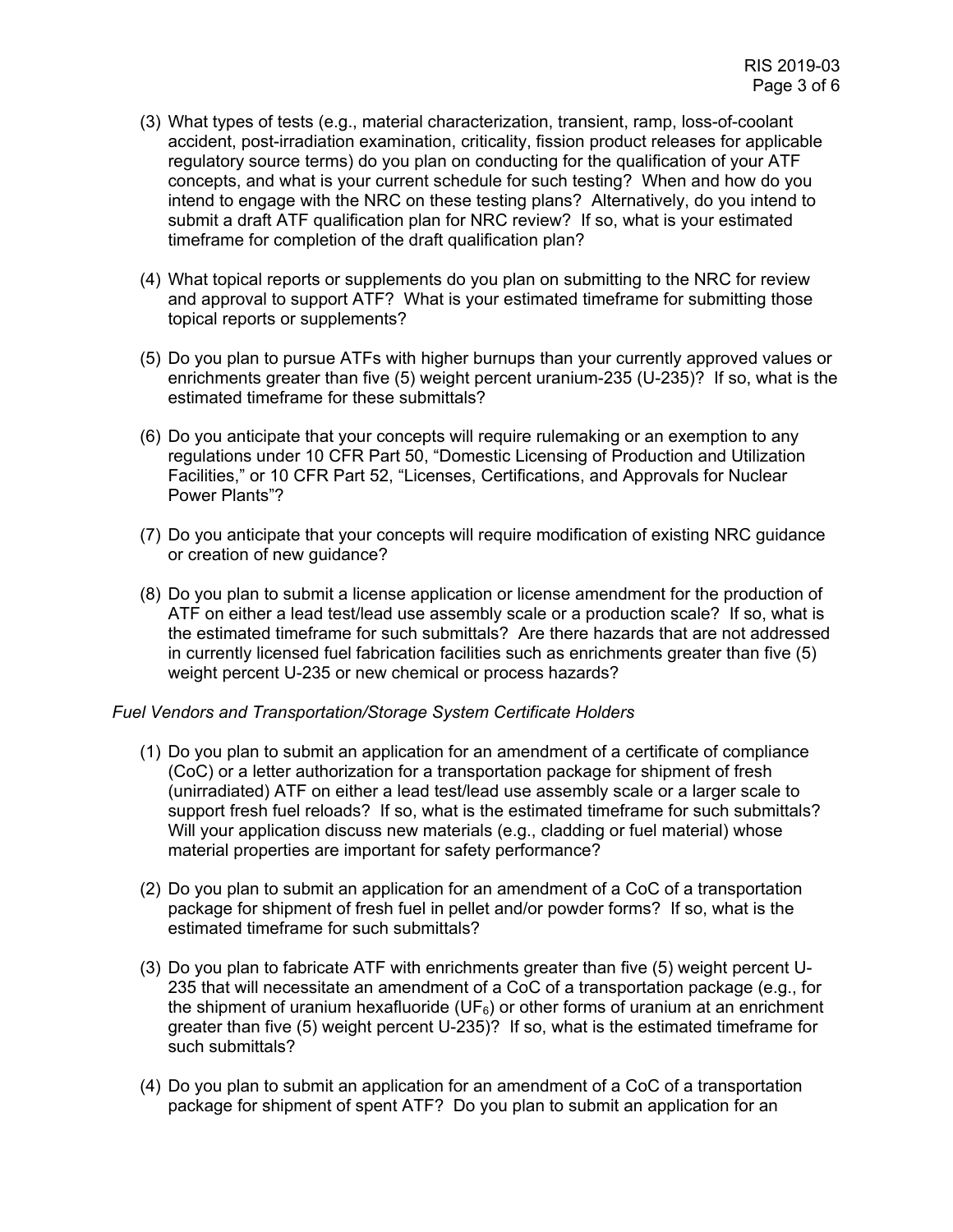amendment of a CoC of a dry storage system for spent ATF? If so, what is the estimated timeframe for such submittals? Do you expect new materials to be necessary for the fabrication of transportation packages and dry storage systems for use with spent ATF? If so, what are your plans for identifying additional needs (e.g., materials testing) for the fabrication of these designs?

- (5) Do you anticipate that your application for an amendment of a CoC of a transportation package or dry storage for fresh/spent ATF will require rulemaking or an exemption to any 10 CFR Part 71 or 10 CFR Part 72 regulations (e.g., maximum enrichment for use of moderator exclusion for UF<sub>6</sub> packages in 10 CFR 71.55(g)(4))?
- (6) Do you anticipate the need for modification of existing NRC guidance or the creation of new guidance for the safety review of your application for an amendment of a CoC for a transportation package or dry storage system for fresh/spent ATF?

Addressees that choose to respond to these questions may mail the responses to the U.S. Nuclear Regulatory Commission, ATTN: Document Control Desk, Washington, DC 20555- 0001. Additionally, addressees may submit responses electronically in accordance with 10 CFR 50.4, "Written Communications," 10 CFR 70.5, "Communications," 10 CFR 71.1, "Communications and records," and 10 CFR 72.4, "Communications," as appropriate for the submission. Detailed guidance can be found on the NRC's Web site at https://www.nrc.gov/site-help/e-submittals.html.

# **BACKFITTING AND ISSUE FINALITY DISCUSSION**

This RIS requests the addressees to inform the NRC of scheduling information for any planned ATF application submittals. The RIS requires no action or written response. Any action on the part of addressees to submit information in accordance with the request contained in this RIS is strictly voluntary. Therefore, this RIS does not represent backfitting, as defined in 10 CFR 50.109(a)(1), 10 CFR 70.76, and 10 CFR 72.62, nor is it otherwise inconsistent with any issue finality provision in 10 CFR Part 52. Consequently, the NRC staff did not perform a backfit analysis for this RIS or further address the issue finality criteria in 10 CFR Part 52.

#### *FEDERAL REGISTER* **NOTIFICATION**

The NRC did not publish a notice of opportunity for public comment on this RIS in the *Federal Register*, because it pertains to an administrative aspect of the regulatory process that involves the voluntary submission of information on the part of addressees and does not represent a departure from current regulatory requirements.

#### **CONGRESSIONAL REVIEW ACT**

This RIS is not a rule as defined in the Congressional Review Act (5 U.S.C. 801–808).

# **PAPERWORK REDUCTION ACT STATEMENT**

This RIS contains voluntary information collections that are subject to the Paperwork Reduction Act of 1995 (44 U.S.C. 3501 et seq.). The Office of Management and Budget (OMB) approved these information collections (approval number 3150-0241, expiration 11/30/2022). The burden to the public for these information collections is estimated to average 120 hours per response. Send comments regarding this information collection to the Information Services Branch, Office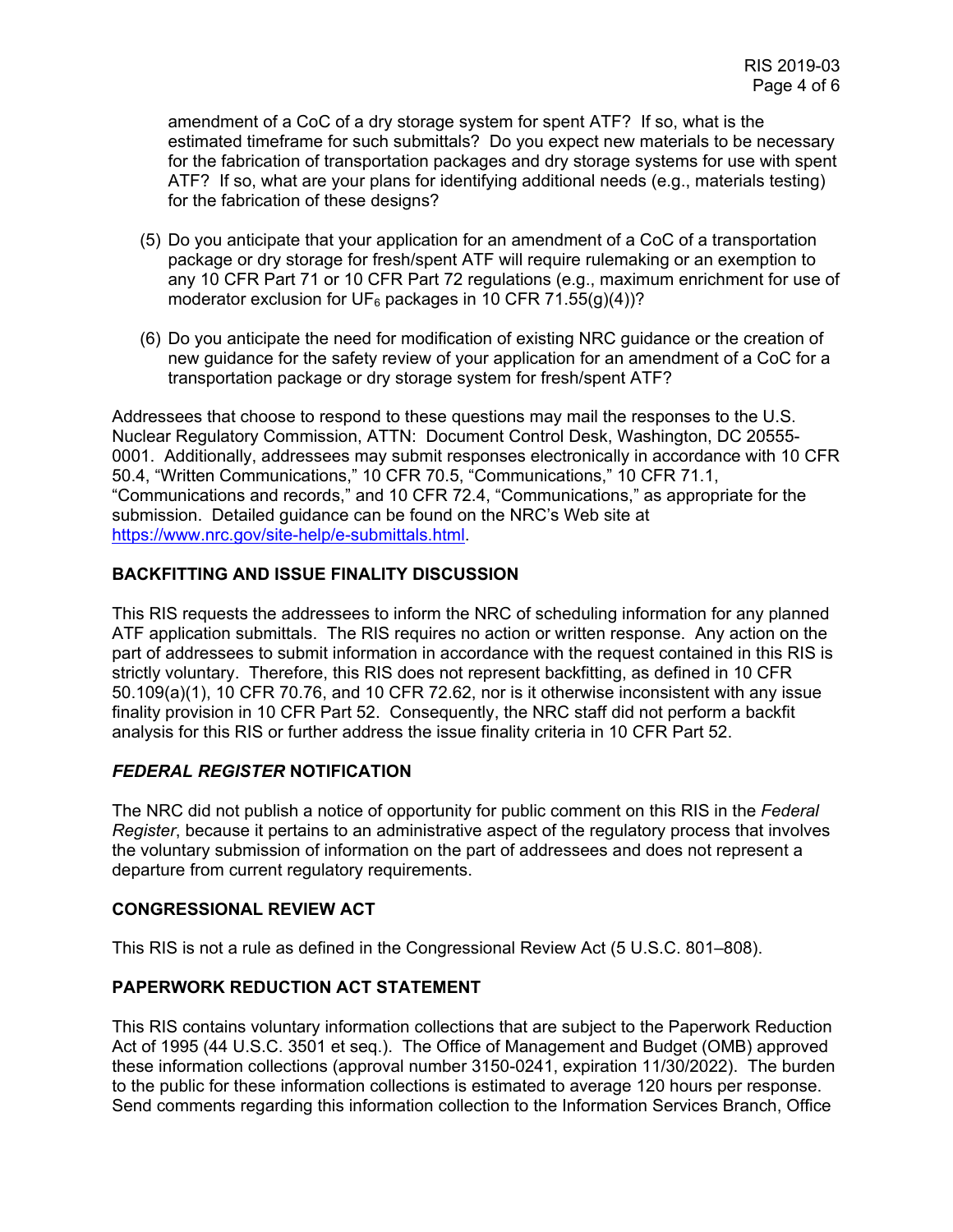of the Chief Information Officer, Mail Stop: T-6 A10M, U.S. Nuclear Regulatory Commission, Washington, DC 20555-0001, or by e-mail to Infocollects.Resource@nrc.gov, and to the Desk Officer, Office of Information and Regulatory Affairs, NEOB-10202, (3150-0241) Office of Management and Budget, Washington, DC 20503.

## **Public Protection Notification**

The NRC may not conduct nor sponsor, and a person is not required to respond to, a request for information or an information collection requirement unless the requesting document displays a currently valid OMB control number.

### **CONTACT**

Please direct any questions about this matter to the technical contacts listed below.

### **/RA/ /RA/**

Christopher G. Miller, Director **Michael C. Layton, Director** Michael C. Layton, Director Division of Reactor Oversight Division of Materials Safety, Security Office of Nuclear Reactor Regulation State, and Tribal Programs

 **/RA/**  Joseph E. Donoghue, Director Division of Safety Systems Office of Nuclear Reactor Regulation

Technical Contacts: Phillip Sahd, Engineer Marilyn Diaz, Engineer NRR/DSS/SFNB NMSS/DFM/FFLB 301-415-2314 301-415-7110 E-mail: Phillip.Sahd@nrc.gov Email: Marilyn.Diaz@nrc.gov

Note: NRC generic communications may be found on the NRC public Web site, http://www.nrc.gov, under NRC Library/Document Collections.

Office of Nuclear Material Safety and Safeguards